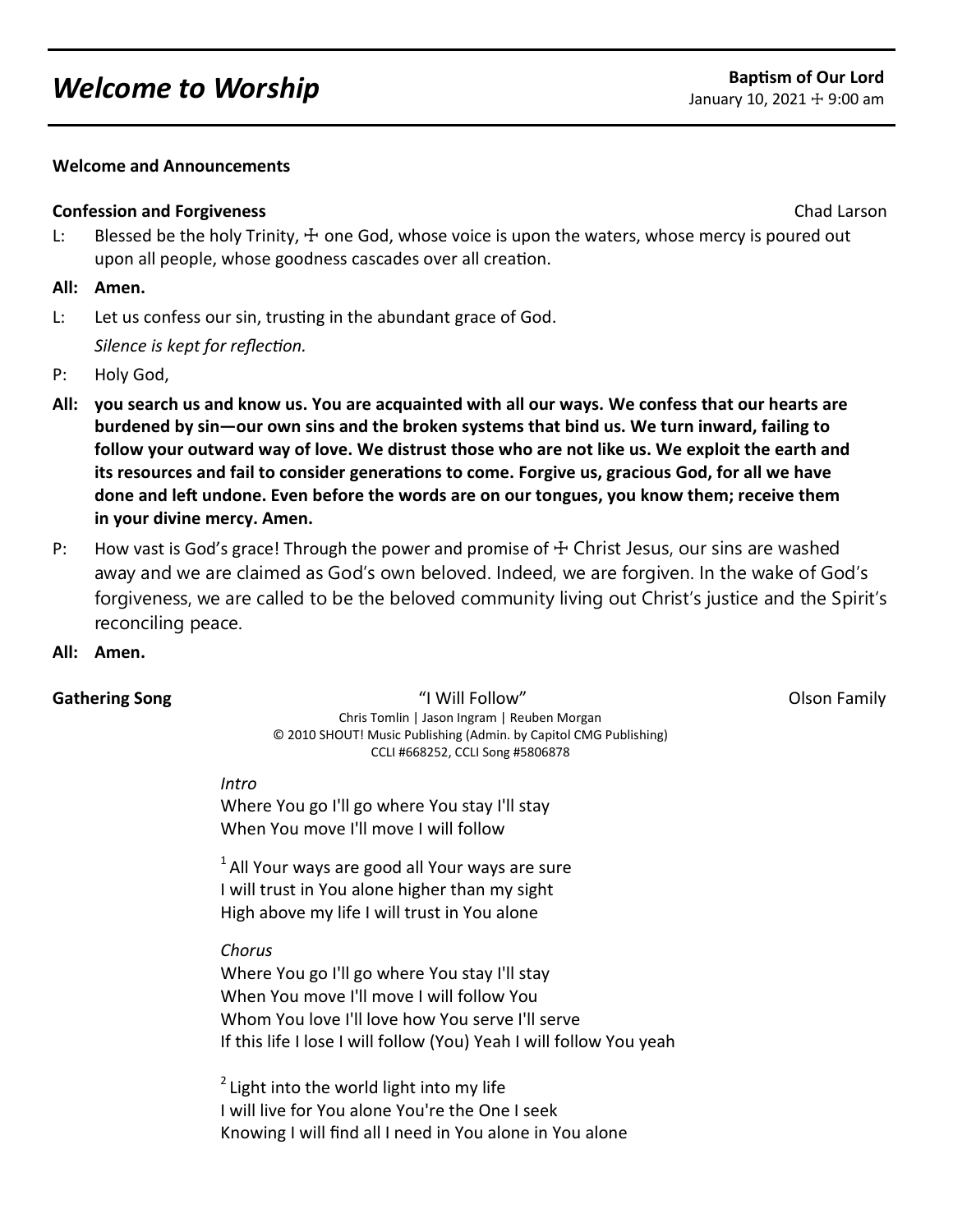*Bridge*  In You there's life everlasting in You there's freedom for my soul In You there's joy unending joy and I will follow

# **Greeting**

P: The grace of our Lord Jesus Christ, the love of God, and the communion of the Holy Spirit be with you all.

# **All: And also with you.**

# **Prayer of the Day**

*Let us pray.*

**Holy God, creator of light and giver of goodness, your voice moves over the waters. Immerse us in your grace, and transform us by your Spirit, that we may follow after your Son, Jesus Christ, our Savior and Lord, who lives and reigns with you and the Holy Spirit, one God, now and forever. Amen.**

| <b>Musical Offering</b>  | "What a Friend We Have in Jesus"<br>Charles C. Converse<br>Arr. Linda R. Lamb | Marlene Lentz |
|--------------------------|-------------------------------------------------------------------------------|---------------|
| <b>Bible Story Video</b> | Chapter 9: The Faith of a Foreign Woman - Ruth                                |               |

# **Offering**

 *Give by check, text (833-970-0714), online or mobile app — See DONATE on website: www.oslcstillwater.org*

**Message** "The Faith of a Foreign Woman—Ruth" Pastor Karna Moskalik

# **Apostles' Creed** Darla Goble

**I believe in God, the Father almighty, creator of heaven and earth.** 

- **I believe in Jesus Christ, God's only Son, our Lord, who was conceived by the Holy Spirit, born of the virgin Mary, suffered under Pontius Pilate, was crucified, died, and was buried; he descended to the dead. On the third day he rose again; he ascended into heaven, he is seated at the right hand of the Father, and he will come to judge the living and the dead.**
- **I believe in the Holy Spirit, the holy catholic church, the communion of saints, the forgiveness of sins, the resurrection of the body, and the life everlasting. Amen.**

**Prayers** Rachel Sass

**Words of Institution** Pastor Karna Moskalik

**Lord's Prayer**

**Our Father, who art in heaven, hallowed be thy name, thy kingdom come, thy will be done, on earth as it is in heaven. Give us this day our daily bread; and forgive us our trespasses, as we forgive those who trespass against us; and lead us not into temptation, but deliver us from evil. For thine is the kingdom, and the power, and the glory, forever and ever. Amen.**